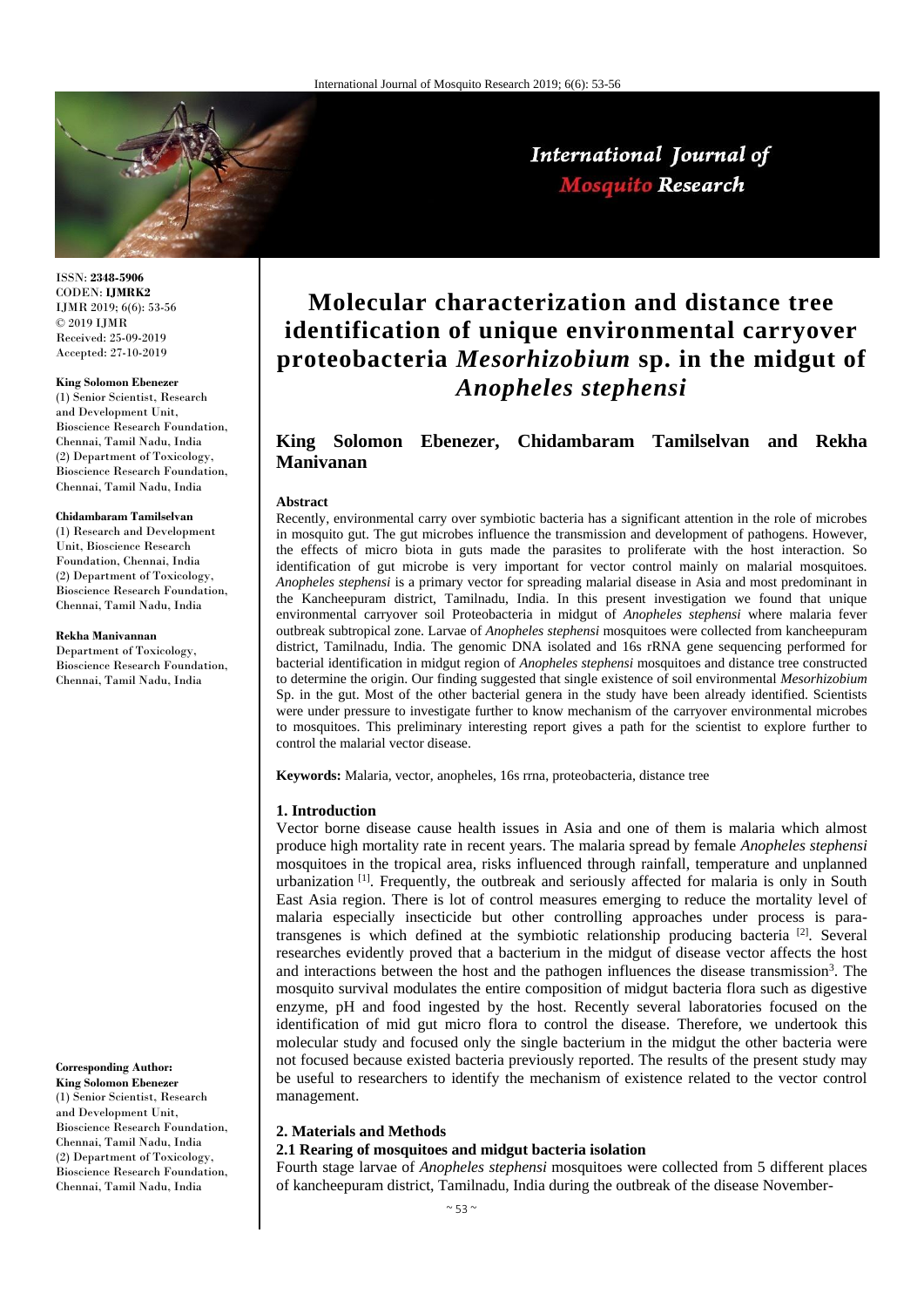December 2018. The collected mosquito's larvae were transported to lab in the sterilized condition and placed in the sterilized net cage for the development process. The mosquito sample was surface sterilized with ethanol for 5-10 minutes followed through PBS prior to separation process. The dissected midguts were sterilized using PBS. The sterilized gut homogenates was serially diluted and isolated the bacteria through pour plate method [4].

#### **2.2 Morphology and biochemical identification**

The bacterial colonies were identified based on morphological such as shape, staining, spore formation, motility  $[5]$  and biochemical characteristics such as indole, citrate, methyl red, oxidase and voges proskaur test<sup>6</sup>. And unique morphologically character colony was subculture for further molecular identification.

#### **2.3 Isolation of DNA and 16s rRNA gene amplification**

Overnight incubated bacterial culture was used for isolation of genomic DNA, the universal Himedia DNA kit was used and method adopted based on manufacturer instructions. The purified DNA was taken for PCR amplification using the 16S rRNA universal gene segment primer. The primer set 16SF (AGAGTTTGATCHYGGYTYAG) and 16 SR (ACGGCTACCTTGTTACGACTT) in 50 μl preparation mix. The amplification program set for the reaction, starts from initial denaturation at 95 °C for 3 min, then 33 cycles of 94 °C for 90 s, 50 °C for 35 s, 72 °C for 105 s continued by a finial extension 72 °C for 3 min. The amplified PCR product was quantified in 1.5% agarose gel electrophoresis with ethidium brodium dye (0.5μg/ml). The amplified PCR product further purified using HIMEDIA gel purification kit, quantified in 1% low melting agarose gel products and it was analyzed in ABI 310 genetic analyzer.

## **2.4 Sequence analysis and Distance tree construction**

The nucleotide sequence was edited using BIOEDIT software and FASTA sequence was submitted to NCBI Genbank under accession number (MN544888) and NCBI database BLAST (http://www.ncbi.nlm.nih.gov/BLAST). For distance tree for the sequences was viewed using NCBI TREEVIEWER (https://www.ncbi.nlm.nih.gov/tools/treeviewer/) and construct neighbor joining phylogenetic cladogram tree with the identification based on sequence similarities<sup>[7]</sup>.

# **3. Results and Discussion**

The present study was carried out to detect an unique bacterium in midgut *Anopheles stephensi.* The bacterial colonies obtained from *Anopheles stephensi* mosquitoes midgut was morphologically identified and single colony was unique from other colonies. The mosquitoes midgut bacteria identification plays an important role in the vector parasite interaction [8]. The morphological identified colonies were gram negative bacteria may be phylum of Proteobacteria [9] and gram positive bacteria may be Firmicutes $[10]$  and substrate mycelium with spore with filamentous in nature may be Actinobacteria<sup>[11]</sup> which was already reported in the midgut of the mosquitoes so data was not shown. The unique colony was morphologically identified as rod shaped, gram negative and non-spore forming bacteria. The biochemical characteristics of the unique colony showed indole, methyl red and vogesproskaur activity (Table 1). Our findings correlated with earlier report of *Mesorhizobium* Sp.

Characteristics<sup>[12]</sup>.

|                  | <b>Table 1:</b> Morphological and Biochemical characteristics for |  |
|------------------|-------------------------------------------------------------------|--|
| Mesorhizobium Sp |                                                                   |  |

| <b>Characteristics</b> | Activity          |  |
|------------------------|-------------------|--|
| <b>Morphology</b>      |                   |  |
| <b>Gram Staining</b>   | -ve               |  |
| Shape                  | rod               |  |
| Spore                  | Non spore forming |  |
| Motility               | Flagellated       |  |
| <b>Biochemical</b>     |                   |  |
| Indole                 |                   |  |
| Methyl Red             | $^{+}$            |  |
| Citrate                |                   |  |
| Vosges Pros Kaur       |                   |  |
| Oxidase                |                   |  |

The single colony was further sub cultured for gene identification process. The isolated genomic DNA approximately 7 Mb size to the 1kb plus DNA ladder. The universal 16S rRNA gene primer was used and size of the unique environmental bacteria was approximately 1500bp to the relative 1kb marker (Figure 1). The sugarcane rhizosphere soil bacteria of *Mesorhizobium* 16S rRNA gene was identified and reported as  $1500bp$  using universal primer  $[13]$ . The symbiosis bacteria play a major significant role for the association host interaction and disease progression. However, mosquito species have distinct microbiota in different organs which reflect the functions. The sequence was BLAST in the NCBI for the analysis. The query sequence was assessed and compared against the database related to the query coverage, percentage, e-value etc. Most often the coverage for the query denotes the percentage of the sequence length involved in the query region of alignment. The percentage identity denotes the percentage residue at the same position of aligned sequence. Whereas, e-value signify the alignments chance and space size in the database [14]. The sequence searches was restricted to the 16s ribosomal RNA sequences (Bacteria and Archaea) and high similar sequence (mega blast).



Fig 1: 16S rRNA sequencing gel image with 1kb marker;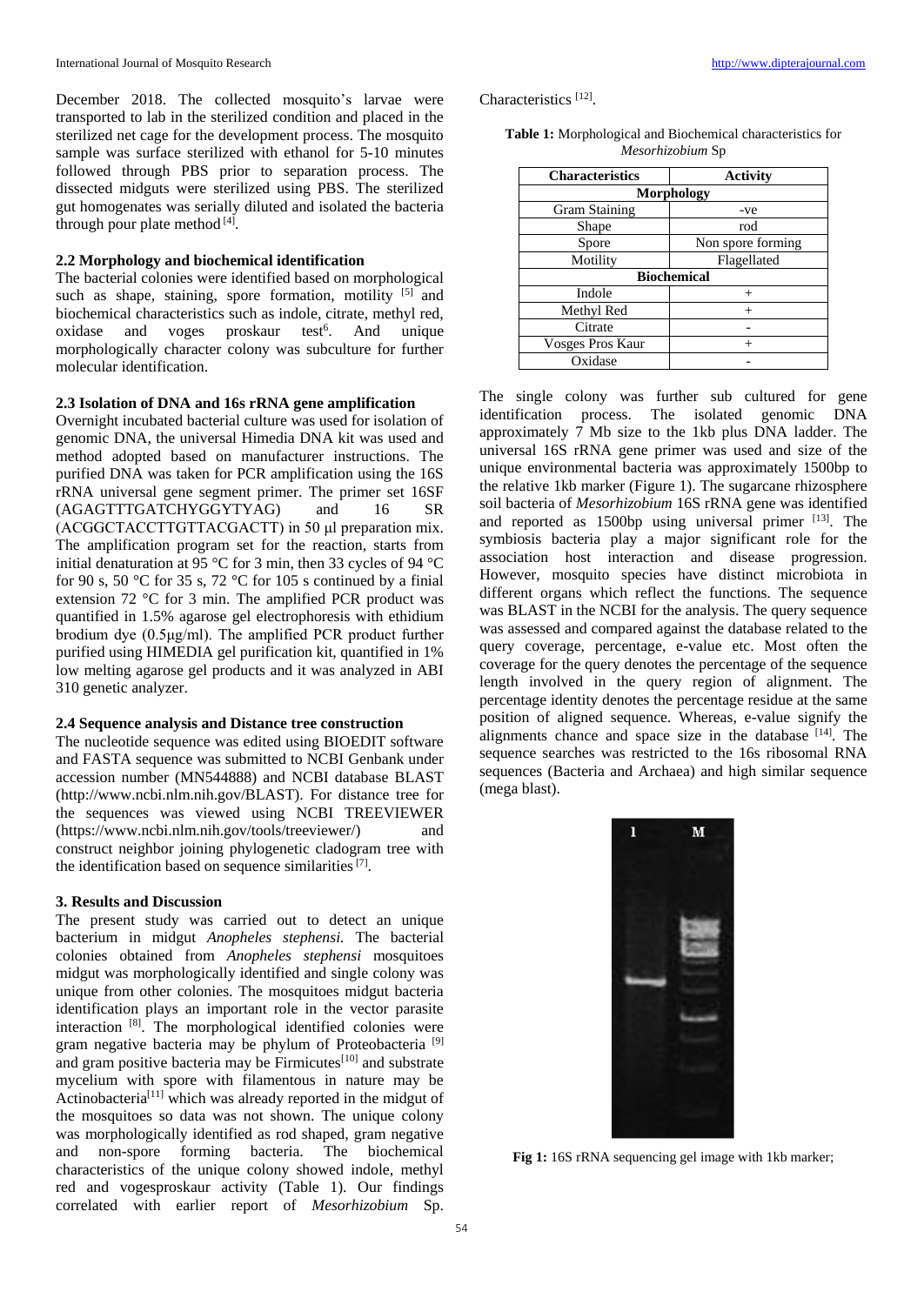

**Fig 2:** Neighbor joining Distance cladogram tree relationship for unknown which indicated MN544888 (*Mesorhizobium* Sp.).

The search reveals query coverage of 98% with 3e-119 and percentage identity of 82.40 as *mesorhizobium* strain *acaciae*. The strain was so unique which showed the identity less than 85% percentage similarity with other strains. Analysis revealed that the strains may be monomorphic in nature. *Mesorhizobium acaciae* bacteria most predominant in the leguminous plant soil but still unknown about the carryover mechanism from the environment to midgut region. The distance of *Mesorhizobium acaciae* strain KSE identified in NCBI BLAST TREEVIEWER using neighbor joining cladogram tree with maximum sequence difference of 0.75 clearly showed the ancestors evolution genera as proteobacteria (alpha and delta) with distance of 0.03 (Figure 2). Our findings correlated with earlier reports that the candidates of *Mesorhizobium*, *Phyllobacterium*, *Rhizobium* bacteria identified in the different organs of the mosquitoes [15] . *Mesorhizobium* Sp identified from the somatic and reproductive tissues of mosquito *Ae. Albopictus* and capable to transmissible pathogen replication [16]. Malaria transmitting mosquitoes are frequently linked to microbes mainly in the midgut. This may be modulate the mosquitoes vectorial capacity either inhibition or expression through unknown mechanism. The *Mesorhizobium* bacteria recorded in the *Culex* Sp and *Aedes* Sp. which gives an additional support for our findings [17]. Limited number of researches recorded that environmental bacteria carry over in mosquitoes but none of the research focused to know the carry over mechanism to mosquitoes and their role of bacterial infection to the human beings. The detection of this *Mesorhizobium acaciae* may be associated with other midgut bacteria possibly for better adaptability to the ecosystem. This report may give a debate to scientist to dig out the mechanism and role to control vector disease. Further analysis should be needed for the better understanding the invasion to mosquitoes and importance of

paratransgenetic assessment to control mosquito borne diseases.

#### **4. Acknowledgement**

We render our great sense of gratitude to all who supports research by providing laboratory facility and basic requirements for successful accomplishments.

# **5. References**

- 1. www.who.int/malaria/areas/elimination/en, 2018
- 2. Beard CB, Cordon Rosales C, Durvasula RV. Bacterial symbiosis's of the triatominae and their potential use in control of Chagas disease transmission. Annual Review of Entomology. 2002; 47:123-141.
- 3. Finney CAM, Kamhawi S, Wasmuth JD. Does the Arthropod Micro biota Impact the Establishment of Vector-Borne Diseases in Mammalian Hosts? PLoS Pathogens. 2015, 11.
- 4. Kamlesh Yadav K, Amitabh Bora, Sibnarayan Datta, Kshitij Chandel, Hemant K. Gogoi, Prasad GBKS *et al*. Molecular characterization of midgut micro biota of *Aedes albopictus* and *Aedes aegyptius* from Arunachal Pradesh, India. Parasite & Vectors. 2015; 8:641.
- 5. Debojyoti Roy Chowdhury, Manibrata Paul, Sudip Kumar Banerjee. Isolation identification and characterization of bacteria (*Rhizobium*) from chick pea (*Cicer arietinum*) and production of biofertilizer. European Journal of Biotechnology and Biosciences. 2015; 12(3):26-29.
- 6. Fawole, MO, Oso BA. Characterization of Bacteria: Laboratory Manual of Microbiology. 4<sup>th</sup> Edition, Spectrum Book Ltd., Ibadan, 2004, 24-33.
- 7. Altschul, SF, Gish W, Miller W, Myers EW, Lipman DJ. Basic local alignment search tool. Journal of Molecular